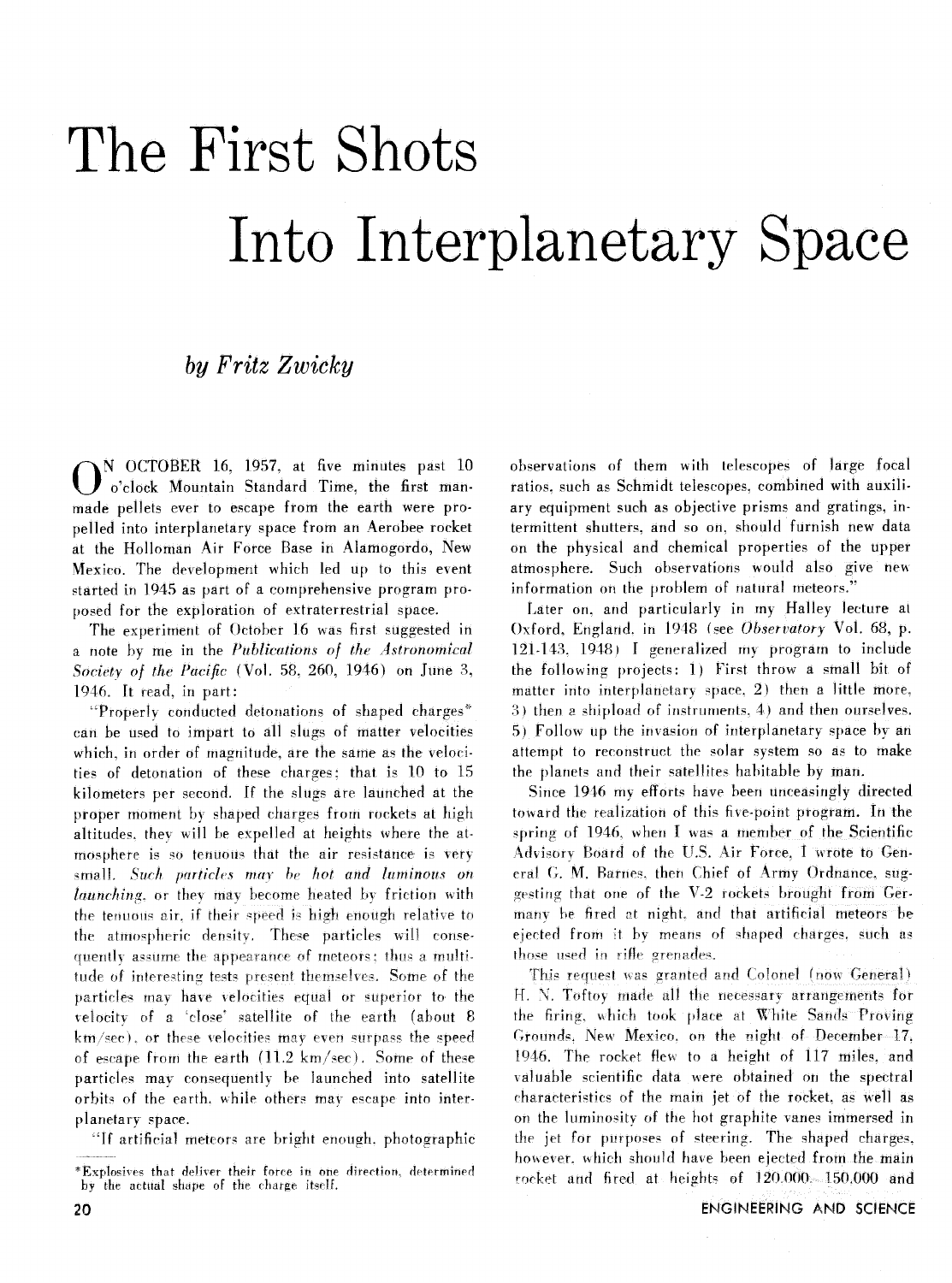180,000 feet did not ignite, apparently because of a malfunctioning in the firing circuit.

This failure proved to have most unfortunate consequences, since several experts subsequently voiced the opinion that the shaped charges would not perform as claimed, and that ground observations with available telescopic equipment would not succeed in recording the tracks of the particles or pellets ejected from the metallic inserts of the shaped charges. Although the firing of October 16, 1957 at Alamogordo finally proved that these experts were mistaken, their earlier objections were heeded by various agencies of the U.S. Government and the Armed Forces, and for ten years it proved impossible to obtain the means and the permission to repeat the fundamental experiment.

The Navy authorities, however, made possible some ground-testing of the jets from shaped charges at Invokern, China Lake, California. Some results were reported in *Ordnance*, the journal of the Army Ordnance (July-August, 1947). These results showed, in particular, that the transportable 8-inch Palomar Schmidt telescope was quite powerful enough to photograph, at distances of hundreds of kilometers, the jets extruded from small shaped charges. The cameras, equipped with either objective gratings or prisms, also gave much information on the spectral characteristics of the jets, and consequently on the reactions within the jet and the chemical nature of its surroundings. Furthermore, it was learned that the shaped charges and the inserts should be geometrically as symmetrical as possible if fast jets containing only a few pellets-rather than a spray of particles-were to be achieved.

In this connection, my associates at the Aerojet Engineering Corporation in Azusa, Calif., and I developed a most useful liquid explosive, consisting essentially of nitromenthane CH<sub>3</sub>NO<sub>2</sub>, doped with a small amount of an amine, such as diethyl amine  $(C_2H_5)_2NH$ . This explosive, commercially known as Jet-X, is naturally more uniform than a solid explosive, and through its use as a shaped charge most efficient extruded particle jets have been obtained. During the preliminary ground tests it was also found that, with various configurations, pellets with speeds of 12 kilometers per second or more could be achieved, which is quite sufficient to have these pellets escape from the earth's gravitational field if they are launched at sufficiently great heights.

In elaboration of the idea that jets of fast particles should be hot and luminous on launching, Joseph F. Cuneo-patent attorney and industrial chemist of Covina, Calif.—and I developed a series of alloys for the inserts of shaped charges which, on detonation, are ejected in the form of ultrafast hot and self-luminous pellets. Some of these inserts which produce self-luminous artificial meteors are:

a) An easily oxidizable insert, containing metals such as aluminum, magnesium and lithium. These metals would partly oxidize and generate much heat while reducing  $H_2O$ ,  $CO$ ,  $CO_2$  gases which are generated in the explosion of the shaped charge. As a result, hot and luminous particles or liquid droplets are expelled which are visible in a vacuum.

b) A second type of heating may be achieved by surrounding the pellets, oxidizable or not, with a reactive material producing much heat on ignition by the detonation of the shaped charge.

c) The most effective method of producing exceedingly hot particles, however, is to use what we call "coruscatives" or "heat explosives" for the inserts. These are combinations of solid or liquid reagents which react fast. generate much heat and produce solid reaction products. Upon ignition, then, coruscatives develop little or no gas, and so they do not fly apart as conventional explosives do. One of the well known combinations of reagents which constitutes a coruscative is iron oxide  $(Fe<sub>2</sub>O<sub>3</sub>)$  plus aluminum, forming the welding mixture known as thermit. On ignition, this mixture reacts and produces iron and aluminum oxide, with a resulting temperature of about 4000 degrees centigrade.

During the past few years we have successfully developed a number of compressed powder coruscatives which have been used to form conically-shaped inserts for shaped charges. Particles composed of the hot reaction products of these coruscatives retain their high temperatures for many minutes. When they are ejected at high altitudes, with speeds of 10/km sec or greater, they should therefore be visible up to thousands of kilometers above the surface of the earth.

On the basis of the results achieved with shaped charges, Captain W. C. Fortune of the U. S. Navy got interested in the project of launching artificial meteors at high altitudes. In 1955 he arranged for a series of tests from balloons, which led to additional valuable knowledge of how to conduct ultimate experiments with artificial meteors.

The first of these ultimate experiments came about in



Ultrafast pellets ejected at 14 km/sec, from 200 km height, and at a  $45^\circ$  angle, follow the hyperbolic trajectory with foci  $C$  and  $F'$  until they are bent into elliptical orbits around the sun. The heavier slug, ejected at 4 km/sec, describes the elliptical trajectory with foci C and F and falls back to the earth. Debris from the casing falls at a short distance from the explosion.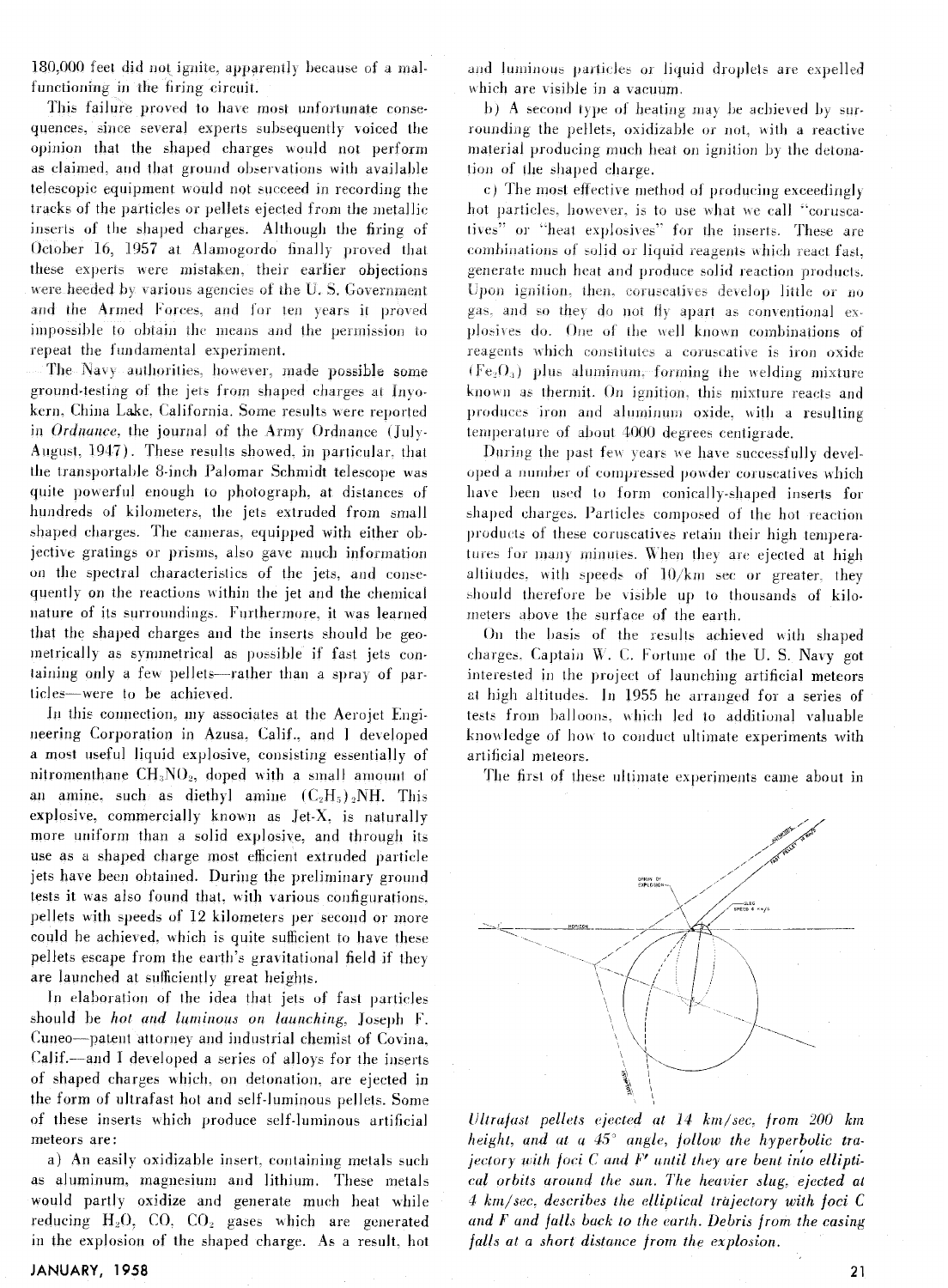

*Three shaped charges, pointed in different firing dirertions, mounted in the top part of the instrument head of an Aerobee rocket.* 

a most casual way. Dr. Maurice Dubin, of the Geophysical Research Directorate of the U.S. Air Force, had been visiting Pasadena off and on since 1951 arid had interested himself in the artificial satellite project. Someday he hoped to make room for the shaped charges in the instrument head of one of the manv Aerohee sounding rockets which were being fired for other scientific projects, such as cosmic ray studies, the study of the processes in aurorae, and the analysis of the physicochemical properties of the upper atmosphere.

The first chance came late in the summer of 1957, when Dr. Dubin informed Cuneo and me, as well as two other experts on shaped charges-Drs. T. C. Poulter of Stanford University and John S. Rinehart of the Smithsonian Astrophysical Observatory in Cambridge, Mass.that around October 15 an Aerobee rocket would be fired in whose tip some extra space would be available to install three small shaped charges.

Dr. Poulter's group conducted some experiments to show that the three charges, if properly mounted and connected to the same detonator. could be fired without interfering too much with one another—an interference which. of course, could endanger the formation of really well-defined fast particle jets.

Dr. Poulter's preference was a very narrow conical, or practically cylindrical. insert in his shaped charge. This configuration is known to produce the fastest jets so far achieved, reaching velocities of ejection of up to 30 kilometers a second. These cones. however. produce high velocities at the expense of mass in the jet, which often is entirely gaseous. Dr. Poulter chose aluminum as the material for his insert, relying on the low-density diatomic and monoatomic oxygen in the high atmosphere to oxidize his jet in part, while the high speed of the latter also produces some luminosity because of frictional heating. In addition, there is some oxidation of

Dr. Rinehart also chose an aluminum cone which. however, was cuplike and massive-about one centimeter thick. From such a cone. more massive but slower pellets can be expected than from Poulter's narrow-angle cone and thin inserts. Solid cast explosives were used for both Poulter's and Rinehart's cones.

Cuneo and I used a 1.5-millimeter-thick aluminum cone of  $60^\circ$  apex angle, and about seven centimeters in diameter, to back a compressed cone of a special fast reactive coruscative cone of the same configuration, but of about 3 to 4 rnm thickness. From this type of configuration. an exceedingly hot jet of massive particles may be expected, consisting of slags of aluminum oxide and other refractory-like compounds, retaining their heat well and radiating it away at a high temperature relatively slowly, so that long trajectories become observable. The explosive used for our shaped charge was the putty-like composition called  $C_s$ , furnished by the Air Force.

All three groups were on location at the Holloman Air Force Base to install their charges themselves. The charges, during the upwards flight of the Aerobee rocket, were all pointing downward, but in three different directions. Since the main section of the instrument head carried other types of instruments, the tip of the rocket, in the shape of a dunce's cap, had to be detached, kicked off and turned over in free flight away from the rocket, in order to direct the ejection of the artificial meteors in directions above the horizontal plane. The kick-off mechanism and the timer for firing the shaped charges were installed by the crew of the Geophysical Research Directorate of the U.S. Air Force, under the direction of Dr. Maurice Dubin, and according to his designs.

The sequence of events was as follows:

The Aerobee rocket was launched from its tower at Holloman Air Force Base at about 10:05 MST. Propellant burnout was 45 seconds later, and the tip of the rocket, with the shaped charges. was kicked off 55 seconds after launching. The tip coasted for another 36 seconds and slowly turned over. The charges, then. were fired 91 seconds after launching of the rocket, and the artificial meteors were ejected at a height of about 85 kilometers.

A verv bright green flash was observed by all. but only some experienced observers saw one of the fast jets streaking off toward the north north east. The brightness of the initial flash, as seen from the ground, was about minus tenth visual astronomical magnitude. This flash was also observed from Palomar Mountain by my assistant, Howard S. Gates. At this distance of exactly 1.000 kilometers the flash appeared to be of minus fifth to minus sixth magnitude.

On most of the photographs taken with the super Schmidts on Sacramento Peak, about 30 miles east of Alarnogordo. and with the cameras stationed in the Alamogordo valley, the flash appears as a bright blotch. while two sharp short trajectories of two of the artificial